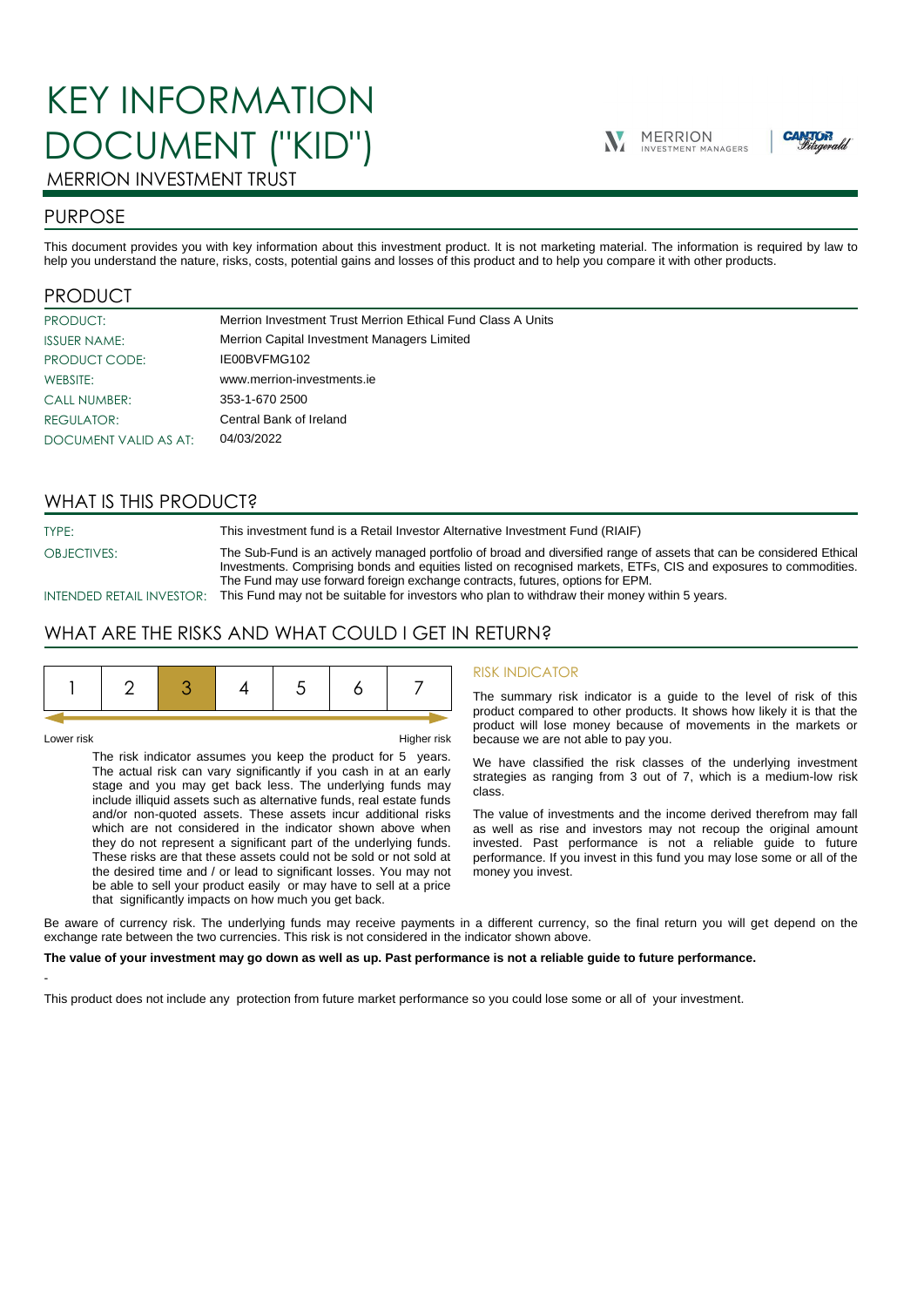#### PERFORMANCE SCENARIOS

Market developments in the future cannot be accurately predicted. The scenarios shown are only an indication of some of the possible outcomes based on recent returns. Actual returns could be lower.

#### INVESTMENT 10000 EUR

| SURVIVAL SCENARIOS         |                                     | 1 YEAR        | 3 YEARS       | 5 YEARS<br><i><b>IRECOMMENDED</b></i><br><b>HOLDING PERIOD)</b> |
|----------------------------|-------------------------------------|---------------|---------------|-----------------------------------------------------------------|
| STRESS SCENARIO            | What might you get back after costs | 2581.88 EUR   | 6 906.32 EUR  | 6 154.5 EUR                                                     |
|                            | Average return each year            | $-74.18%$     | $-11.61%$     | $-9.25%$                                                        |
| UNFAVOURABLE SCENARIO      | What might you get back after costs | 9 396.75 EUR  | 9 984.86 EUR  | 10 971.29 EUR                                                   |
|                            | Average return each year            | $-6.03%$      | $-0.05%$      | 1.87%                                                           |
| <b>MODERATE SCENARIO</b>   | What might you get back after costs | 10 892.45 EUR | 12 883.39 EUR | 15 238.24 EUR                                                   |
|                            | Average return each year            | 8.92%         | 8.81%         | 8.79%                                                           |
| <b>FAVOURABLE SCENARIO</b> | What might you get back after costs | 12 562.11 EUR | 16 538.93 EUR | 21 057.22 EUR                                                   |
|                            | Average return each year            | 25.62%        | 18.26%        | 16.06%                                                          |

This table shows the money you could get back over the recommended holding period, under different scenarios, assuming that you invest 10000 EUR.

The scenarios shown illustrate how your investment could perform. You can compare them with the scenarios of other products.

The scenarios presented are an estimate of future performance based on evidence from the past, and are not an exact indicator. What you get will vary depending on how the market performs and how long you keep the investment.

## WHAT HAPPENS IF MERRION CAPITAL INVESTMENT MANAGERS LIMITED IS UNABLE TO PAY OUT?

In the unlikely event of a default of the Manager (the manufacturer) – Merrion Capital Investment Managers Ltd.; the sub-fund employs an independent depositary (Northern Trust Fiduciary Services (Ireland) Limited) to hold and register the sub-funds' assets independent of the Manager. For further information on the depositary and the sub-fund structure, please refer to the Merrion Investment Trust Prospectus which can be found at: http://www.merrion-investments.ie/assets/riaifpros.pdf

## WHAT ARE THE COSTS?

#### COSTS OVER TIME

The Reduction in Yield (RIY) shows what impact the total costs you pay will have on the investment return you might get. The total costs take into account one-off, ongoing and incidental costs.

The amounts shown here are the cumulative costs of the product itself, for three different holding periods. They include potential early exit penalties. The figures assume you invest 10,000 EUR. The figures are estimates and may change in the future.

The person selling you or advising you about this product may charge you other costs. If so, this person will provide you with information about these costs, and show you the impact that all costs will have on your investment over time.

| INVESTMENT 10000 EUR            |                 | IF YOU CASH IN AFTER 1 YEAR IF YOU CASH IN AFTER 3 YEARS IF YOU CASH IN AFTER 5 YEARS |            |
|---------------------------------|-----------------|---------------------------------------------------------------------------------------|------------|
| Total costs                     | <b>92.8 EUR</b> | 332.45 EUR                                                                            | 661.11 EUR |
| Impact on return (RIY) per year | $0.93\%$        | 0.93%                                                                                 | $0.93\%$   |

### COMPOSITION OF COSTS

The table below shows:

\* The impact each year of the different types of costs on the investment return you might get at the end of the recommended holding period.

\* What the different cost categories mean.